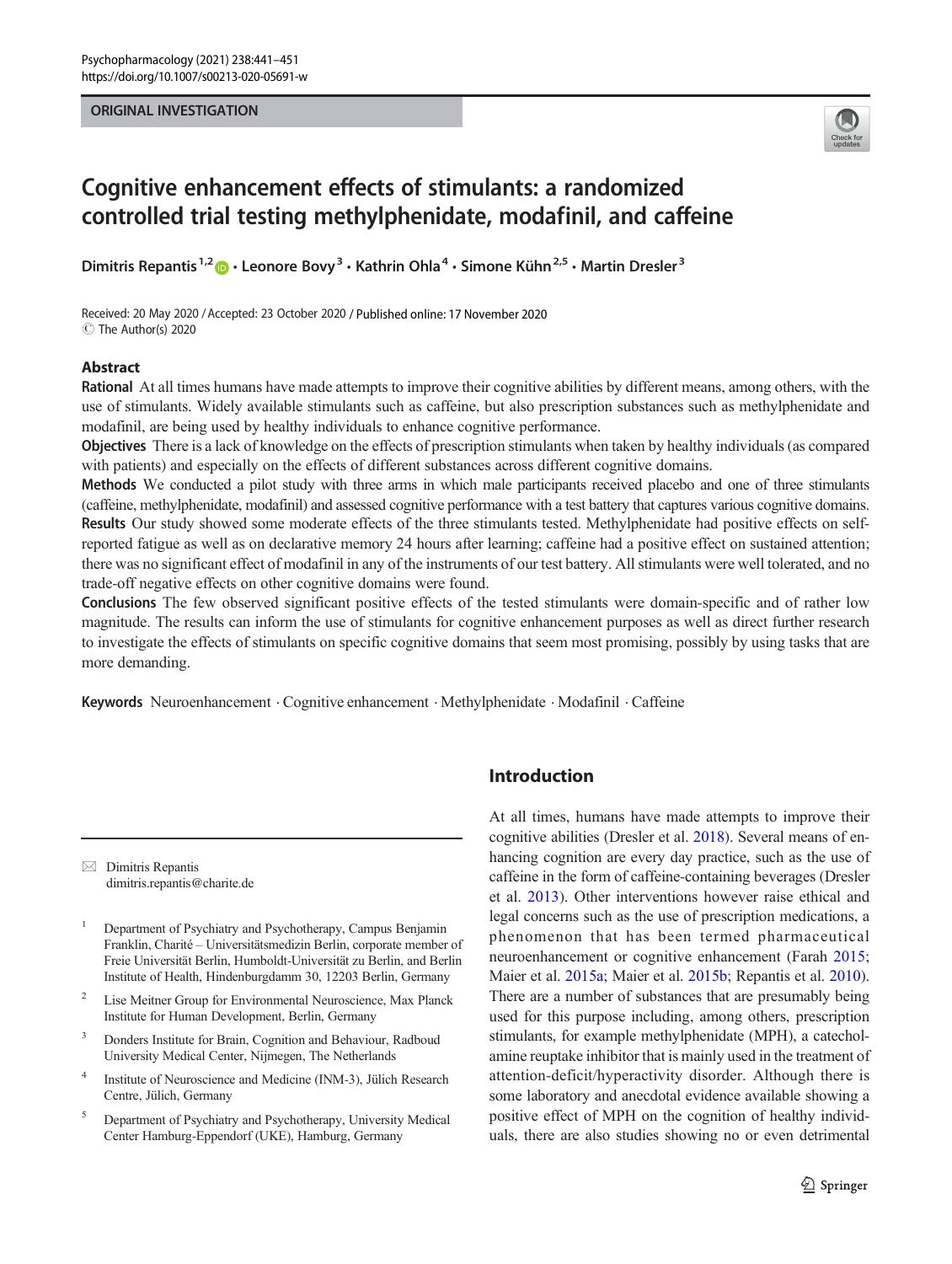<span id="page-1-0"></span>effects (Repantis et al. [2010](#page-10-0)). Modafinil (MOD) is a nonamphetamine stimulant that is also being used as a neuroenhancing substance. Due to its wakefulness promoting properties, it is used for the treatment of narcolepsy. Its mode of action is less clear, but it seems that it increases extracellular catecholamine levels and indirectly activates the hypocretinergic system (Minzenberg and Carter [2008\)](#page-10-0). A systematic review of studies on sleep-deprived healthy individuals suggests that MOD maintains wakefulness and to some extent enhances cognitive function to a higher degree than placebo (Repantis et al. [2010](#page-10-0)). Studies on non-sleepdeprived individuals paint however a more complex picture, with, among others, several studies showing null effects (Battleday and Brem [2015](#page-9-0); Repantis et al. [2010\)](#page-10-0). Epidemiological data suggest a widespread use of prescription stimulants (primarily amphetamines, but also MPH) for cognitive enhancement purposes, albeit with great variation in prevalence based on the country and population studied. In a systematic review of 21 studies examining the lifetime prevalence of non-prescribed stimulant use there was a range from 5 to 9% in grade school- and high school-age children and 5 to 35% in college-age individuals. This use was mostly for cognitive enhancement, but also to "get high" or experiment (Wilens et al. [2008\)](#page-10-0). Studies in Germany show a lifetime use prevalence for cognitive enhancement between 1.3 and 5% (Franke et al. [2014](#page-9-0); Sattler [2016\)](#page-10-0). In a recent representative study of the US adult population a last year prevalence of non-medical use of 2.1% was found, whereas cognitive enhancement was with 78% the most commonly reported reason for non-medical use (Compton et al. [2018\)](#page-9-0). Nevertheless this is surprising given the paucity of data showing actual enhancing effects in well-controlled studies on non-sleep-deprived healthy individuals. This is however interesting for several reasons. Finally, for a large amount of people, caffeine (CAF) seems to be the most obvious option for a cognitiveenhancing substance. In comparison to prescription stimulants, CAF is readily available in beverages but also in pills that are also being used for enhancement purposes (Franke et al. [2014](#page-9-0)). From a psychopharmacological perspective, CAF is interesting as a cognitive enhancer since it has a different mode of action with its effects being mediated through

non-selective antagonistic effects on  $A_1$  and  $A_{2A}$  adenosine receptors, whereas MPH and MOD affect primarily dopaminergic and noradrenergic neurotransmission (Luethi et al. [2018;](#page-9-0) Wood et al. [2014](#page-10-0)). Therefore, there is a need for effectiveness studies to juxtapose the effects of prescription stimulants with those of caffeine in the same test battery. In order to address this question, we performed a placebo-controlled study with three arms testing three different stimulants (MPH, MOD, CAF) to explore the effects of several different popular stimulants on cognition. Each participant received placebo and one stimulant on two different experimental days and thus served as its own control. We hypothesized different effects in different areas of cognition for each stimulant, without however predicting in advance which domain would be most affected by which stimulant. We used a task battery that addresses diverse cognitive capacities (perceptual speed, working memory, episodic memory) and in diverse stimulus domains (numerical, verbal, figural-spatial) in order to tackle the different effects while also establishing commensurability in trade-offs between different domains.

## Experimental procedures

Forty-eight healthy, right-handed male volunteers (age range  $= 21-36$  years,  $M = 26. 27$ ,  $SD = 3.47$ ; Fig. 1) were recruited through internet advertisement and were compensated for their participation. Women were excluded due to the proposed interaction of the female hormone cycle and performance in cognitive tests (Cahill [2006](#page-9-0)). All subjects were screened for the presence of psychiatric disorders using the Mini-International Neuropsychiatric Interview (Sheehan et al. [1998\)](#page-10-0). All participants were without current and past medical, neurological, and psychiatric disorders and without known psychiatric disorders in their family history. All denied use of prescription medications, nicotine, or illicit substances. Participants with excessive alcohol drinking or history of drug abuse were also excluded. In order to avoid recruiting participants that might nevertheless use drugs of abuse, participants were told that a drug urine screening might be performed at any point during the study. Moreover, every participant was

Fig. 1 Baseline characteristics of the three groups and study design. After screening, 48 subjects were randomized (R) in a double-blind fashion to one of the three arms (MPH: methylphenidate, MOD: modafinil or CAF: caffeine)

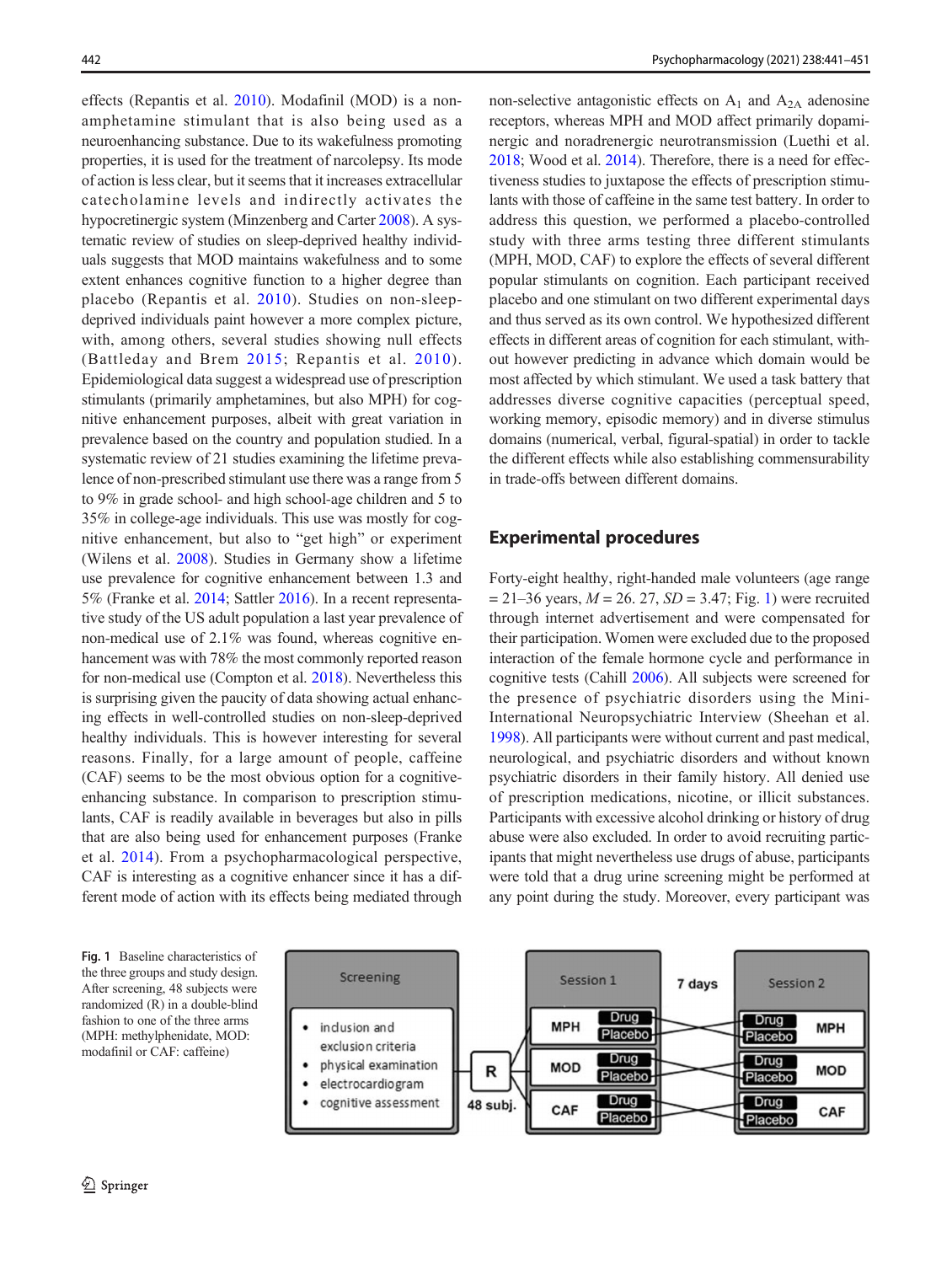screened by a psychiatrist at every visit before given the study medication. Habitual consumption of small quantities of caffeinated drinks was allowed, whereas regular as well as excessive consumption (> 4 cups/day) was not allowed. General intelligence was assessed using the Lern- und Gedächtnistest 3 (Bäumler [1974](#page-9-0)), the more abstract and culture-free intelligence measurement Culture Fair Intelligence Test (CFT-20R) (Weiß et al. [2006\)](#page-10-0) and the Mehrfach Wortschatz Test (MWT-B) for crystallized intelligence (Lehrl [2005](#page-9-0)). Participants in the three arms did not differ in any of the baseline characteristics or intelligence scores. The study was registered in [clinicaltrials.gov](http://clinicaltrials.gov) (No. NCT02071615), was performed under a protocol approved by the independent Berlin State Ethics Committee (LAGeSo Berlin, Germany; 13/0138-EK12), and was conducted according to the code of ethics on human experimentation established by the Declaration of Helsinki (1964) and its amendments. Written informed consent was obtained from all participants after a full explanation of study procedures, adverse reactions to drug treatment, legal rights and responsibilities, expected benefits of a general scientific nature, and their right for voluntary termination without penalty or censure.

## Procedure

The study was conducted according to a randomized, doubleblind, placebo-controlled, within-subject design and had three arms testing three different stimulants vs. placebo (Fig. [1](#page-1-0)). Allocation to one of the three arms was double-blinded and each volunteer participated in only one arm and received only one stimulant. Each volunteer participated in two sessions separated by approximately one week (but not less than four days). Every session was scheduled at the same time in the early afternoon. Participants received placebo (microcrystalline cellulose) and a single oral dose of one of three stimulants: 20 mg of immediate-release methylphenidate or 200 mg of modafinil or 200 mg of caffeine. We chose these doses because it has been shown for MPH and MOD that they lead to an equivalent dopamine transporter occupancy (Volkow et al. [2009;](#page-10-0) Volkow et al. [1998\)](#page-10-0) and because in clinical practice and previous studies they have been shown to be equipotent (Franke et al. [2017;](#page-9-0) Repantis et al. [2010;](#page-10-0) Theunissen et al. [2009\)](#page-10-0). Participants were not allowed to use alcohol on the day prior to a session and were requested to arrive at experimental sessions well rested. Participants completed a memory task while in an MRI scanner (MRI data are not reported in the current study) and a number of further cognitive tests outside the scanner. The start of the cognitive testing was 90 min after substance ingestion. This timeframe was chosen in order to ensure that all three stimulants had approximately reached their peak concentration in blood during testing. Heart rate and blood pressure as well as the presence of side effects were assessed regularly and before discharge. All participants were

contacted by telephone 24 h after the session in order to assess late occurring side effects, such as sleep disturbances and to conduct a pre-announced late recall test of the memory tasks.

#### Measures

A number of cognitive tests were applied, chosen to test a wide and differential selection of cognitive functions. The tests were conducted according to fixed processing times for each test and without breaks in between. Parallel versions of the cognitive tasks where used. The allocation of each participant in one of the two arms (placebo/stimulants) was random; therefore the order of the parallel versions was not randomized.

In a declarative memory task, participants learned an array of 72 everyday language German words as well as the sequence in which they were presented. All words were common nouns; encoding difficulty was matched between lists and tested in pilot trials. Word lists counting about 70 words prevent ceiling effects and therefore seem to be adequate for healthy young subjects (Riedel and Blokland [2015\)](#page-10-0). The words were presented in 12 blocks with six words each. Each word was presented for 2000 ms with a jittered inter stimulus interval of 2–5 s. Blocks were interspersed with fixation periods. Outside the scanner, approximately 20 min after learning the words, an early recall of the learned words was performed.

Then logical reasoning was tested using the BOMAT (Bochum matrices-advanced test; (Hossiep et al. [2001\)](#page-9-0). In this test, geometrical figures have to be selected according to logical reasoning from the patterns of other geometrical figures in 5 x 3 matrices. Participants were instructed to complete as many matrices as possible within 10 min. The outcome measure was the percentage of correctly finished items within the sum of all answered items.

To measure the speed of information processing, a trail making test was conducted (ZVT–"Zahlenverbindungstest," i.e., number connection test, Oswald and Roth [1987](#page-10-0)). It requires participants to connect numbers from one to 90 in ascending order by drawing a line. Participants are asked to connect the numbers as fast as possible; the average time across two trials was taken as outcome measure.

As a test of working memory, we used the Reverse Digit Span Test (Richardson [2007](#page-10-0)). Participants had to recall and write down in reverse order digits presented on a screen. Three to a maximum of ten consecutive digits and two trials per span were used. The longest span of digits repeated correctly ("BackSpan") was the outcome measure.

Creativity and divergent thinking were measured with the alternate uses task: participants were asked to report as many unusual and creative uses for an object cue as possible in 1 min. Three rounds were performed, and the outcome measure here was the mean number of uses reported (Guilford [1967](#page-9-0)).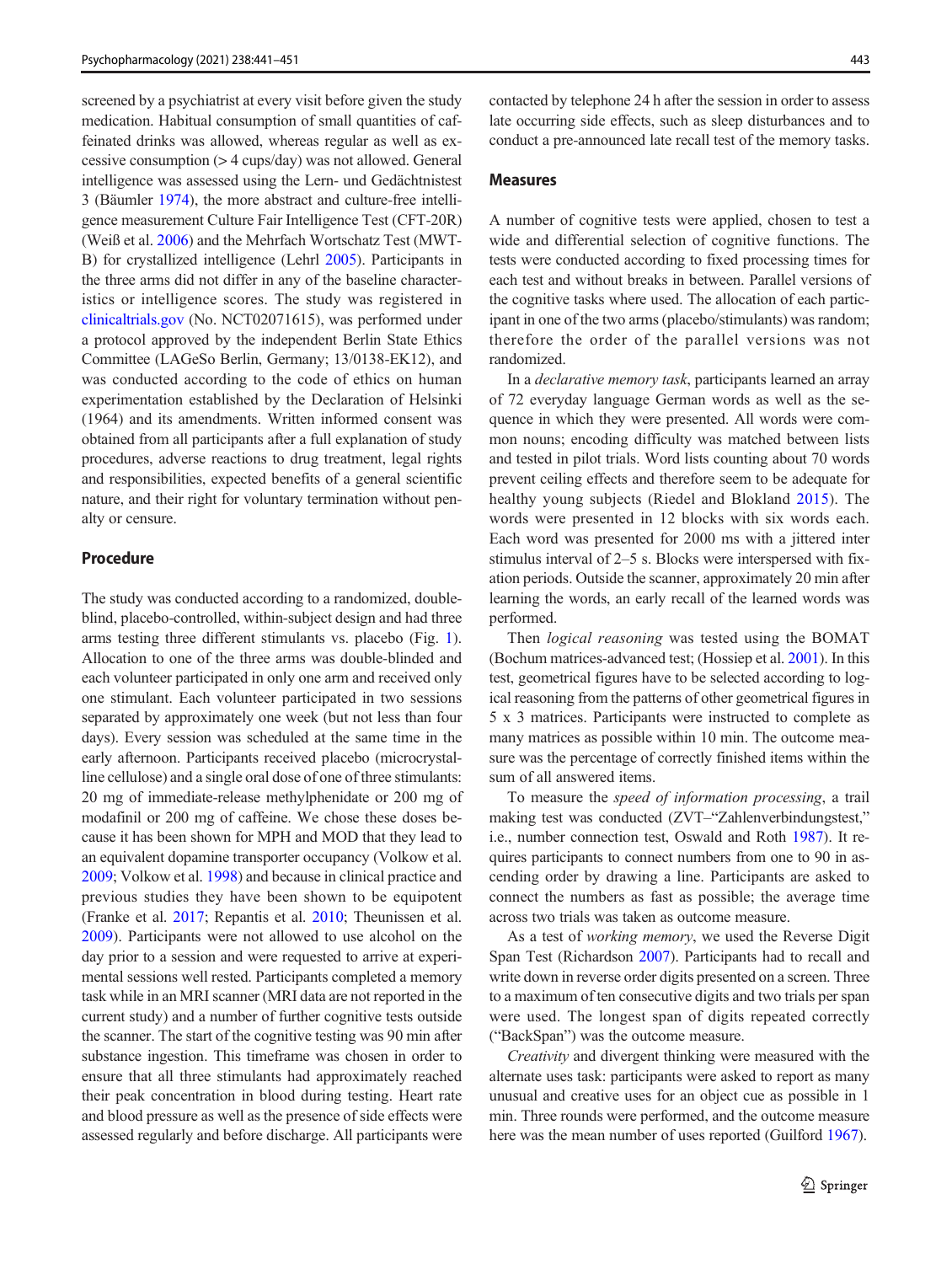We also measured *implicit and explicit verbal memory* capacity and precision with a false memory test (inspired from Roediger and McDermott [1995\)](#page-10-0). Participants heard through headphones 75 words sorted in five sets of 15 words. Every set contained several groups of semantically similar words. The words of each of these sets could all be associated with one critical lure which itself was not presented though. For instance, the presented words apple, orange, kiwi, ripe, etc. may potentially lead to the association of the critical lure fruit. An early recall was performed directly after presentation. The outcome measures were the number of correctly recalled words and the number of (falsely) reported critical lures. After the early recall, participants performed a recognition test. They were presented with a list of 40 words, 20 of which were previously presented and 20 of which were new, including the five critical lures. Here, based on the signal detection theory, we used as outcome the sensitivity index d´ in order to test how a participant was able to discriminate between old and new words. d' was calculated using the formula  $d' = Z$ (hit rate) –  $Z$ (false alarm rate) with hit rate defined as (hits/(hits + misses)) whereas hits were the correctly identified old words and misses were the old words that were not recognized (Macmillan and Creelman [1990\)](#page-9-0). Respectively, the false alarm rate is the proportion of false alarms when a signal is absent (false alarms/(false alarms + correct negative) with false alarms being new words that were falsely identified as old words and correct negative being new words that are correctly identified as new words. The Z transformation was done using the statistical formula NORM.S.INV(hit) – NORM.S.INV(false alarm) in a Microsoft Excel spreadsheet. Perfect scores were adjusted using the formula  $1-1/(2n)$  for perfect hits and  $1/(2n)$  for zero false alarms, where *n* is the number of total hits or false alarms (20 and 20 respectively) (Haatveit et al. [2010](#page-9-0); Macmillan and Creelman [1990](#page-9-0)). A higher d' indicates that the signal can be detected more readily.

To assess sustained attention, the last test of the battery was the Psychomotor Vigilance Test (PVT), a reaction time task used to measure the speed of response to a visual stimulus (Davies and Parasuraman [1982\)](#page-9-0). Participants responded to a counter that randomly appeared on screen with the reaction time displayed in msec. Average response time was used as outcome measure.

Moreover, subjective affect was evaluated with items from the Positive and Negative Affect Schedule (PANAS) (Krohne et al. [1996](#page-9-0); Watson et al. [1988\)](#page-10-0). The items "fatigue" (mean of drowsy, tired, sleepy and sluggish) and 'serenity' (mean of calm, relaxed, and at ease) were used as outcome measures.

Finally, motivation was measured with the mean of three visual analogue scales (VAS) that were filled after the working memory, the verbal memory, and the recognition task.

To assess retention of information, a delayed free recall test for the two sets of learned words was conducted by telephone

24 hours after the session. Participants were informed before discharge about the upcoming late recall task but were asked not to actively try to retain the words. Side effects were assessed regularly, before discharge, and also 24 h after the session.

#### Statistical analysis

To control for within-subject effects, a linear mixed-effects model was conducted with the lmer function (lme4 package) in R, whereby subject identity was included as a random factor. The model further included a within-subject factor "placebo vs. stimulant" (MPH/MOD/CAF) and was performed for each outcome per stimulant type, respectively. Significance was established at the  $p < .05$  level (two- tailed) and Benjamini-Hochberg (BH) correction for multiple comparisons for all 45 tests that were performed throughout the study was utilized, using a false discovery rate of 5% (Benjamini and Hochberg [1995\)](#page-9-0). All values are reported as mean and standard deviation (SD) unless otherwise noted. All data was analyzed using IBM SPSS Statistics (version 23) and R programming language (version 3.5.1; R Core Team, 2018).

## **Results**

MPH led to significantly better late recall of the visually presented material  $(F(1,14.4) = 13.3, p = .003)$  24 hours after learning (Fig. [2](#page-4-0)) but not to better retention of the audio material of the second declarative memory task that also included a false memory task  $(F(1,15) = 5.59, p = .032;$  not significant after BH correction for multiple comparisons). In a number of other tests including early recall of visual  $(F(1,14) = 5.88, p =$ .029) and audio  $(F(1,15) = 4.71, p = .047)$  material, implicit memory for audio material  $(F(1,15) = 6.44, p = .023)$ , and creativity  $(F(1,15) = 5.82, p = .029)$ , there was also a trend for better performance after MPH intake, but these results were not significant after BH correction for multiple comparisons. There was also no difference in performance in the tasks for working memory, logical reasoning, speed of processing, and sustained attention. In the subjective measurements, after receiving MPH, participants reported significantly less fatigue  $(F(1,15) = 15.5, p = .001; Fig. 3)$  $(F(1,15) = 15.5, p = .001; Fig. 3)$  $(F(1,15) = 15.5, p = .001; Fig. 3)$ , whereas there was no difference in measures of motivation  $(F(1,15) = 5.43, p = .034;$ not significant after BH correction for multiple comparisons) and serenity.

There was no difference in the cognitive test battery between MOD and placebo, although there was a trend for less false memories in the early recall of the audio material  $(F(1,15) = 10.1, p = .006)$ , which was however not significant after BH correction for multiple comparisons. In the subjective measures, MOD also did not differ from placebo, despite a trend to report less fatigue after MOD intake  $(F(1,15) = 6.36,$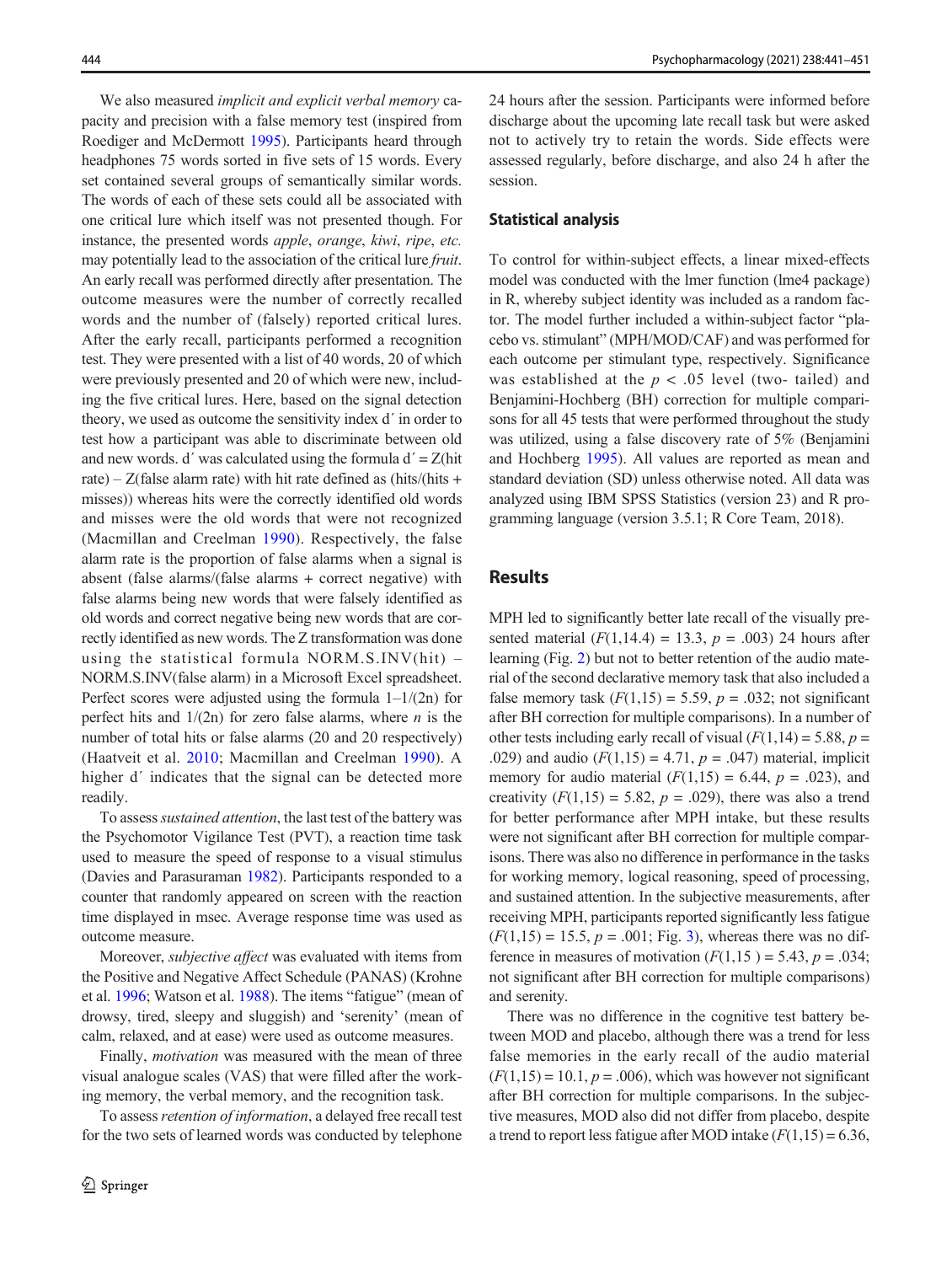<span id="page-4-0"></span>Fig. 2 The amount of words remembered correctly 24 h after learning, per stimulant and their respective placebo condition. The grey dots represent the individual participants' scores and the white diamond represents the group mean. \*, p < .01



 $p = .023$ ; not significant after BH correction for multiple comparisons).

CAF, in comparison to placebo, led to better performance in the sustained attention task with significantly shorter reaction time  $(F(1,15) = 14.9, p = .002)$ . There was a trend for better early recall of the audio material  $(F(1,15) = 4.81, p =$ .044; not significant after BH correction for multiple comparisons) and no difference in performance in the other tasks of the cognitive test battery or any of the subjective measures.

Since no differences between stimulant and placebo were found in the same cognitive test with two different stimulants, no differential comparison between drugs was performed on for multiple comparisons corrected data. However, in the uncorrected data, both MPH and CAF show to increase early recall of the audio material, a follow up analysis was performed to determine the differential effect between the substances on declarative memory performance. No significant differences between the two stimulants were found  $(F(1,30))$  $= .51, p = .48$ ). In addition, as less fatigue was reported in the uncorrected data after both MPH and MOD intake, a second follow-up analysis was performed to determine any differences between the stimulants on fatigue. Again, no significant differences between the two substances were found  $(F(1,30) =$  $.06, p = .80$ ).

The data was checked for outliers with a difference of at least three standard deviations from the mean and there were



Fig. 3 Subjective fatigue score per stimulant and their respective placebo condition. The grey dots represent the individual participants' scores and the white diamond represents the group mean.  $*, p < .01$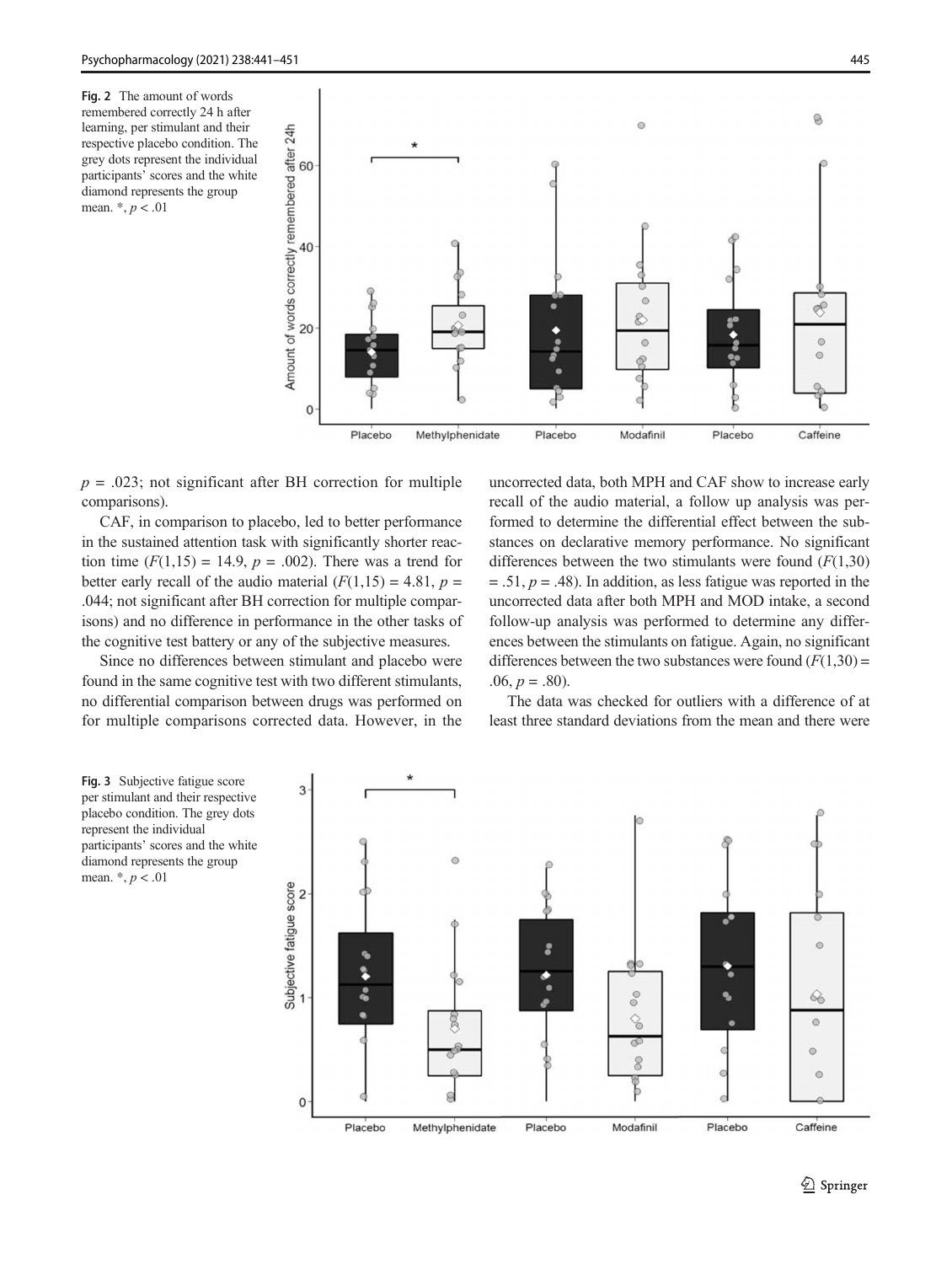|                             | Test                                    | Placebo |       | Methylphenidate |           | Methylphenidate vs<br>Placebo |                  |
|-----------------------------|-----------------------------------------|---------|-------|-----------------|-----------|-------------------------------|------------------|
|                             |                                         | Mean    | SD    | Mean            | <b>SD</b> | F                             | $\boldsymbol{p}$ |
| Memory of visual material   | Early recall-correct                    | 31.00   | 13.33 | 38.67           | 14.95     | $F(1,14.6) = 6.06$            | .027             |
| Logical reasoning           | BOMAT-% correct                         | 67.54   | 27.94 | 74.38           | 23.24     | $F(1,15) = 1.05$              | .322             |
| Speed of processing         | $ZVT$ -sec                              | 56.37   | 8.06  | 55.65           | 5.82      | $F(1,15) = 0.11$              | .741             |
| Working memory              | BackSpan                                | 7.25    | 2.59  | 7.06            | 1.91      | $F(1,15) = 0.13$              | .718             |
| Creativity                  | Alternate uses test<br>Mean nr. of uses | 10.75   | 3.57  | 12.04           | 0.32      | $F(1,15) = 5.82$              | .029             |
| Memory of<br>audio material | Early recall-correct                    | 37.69   | 7.66  | 42.44           | 9.39      | $F(1,15) = 4.71$              | .047             |
| False memory                | Early recall—lures                      | 1.13    | 0.89  | 1.00            | 0.89      | $F(1,15) = 0.21$              | .652             |
| Implicit memory             | d'                                      | 1.97    | 0.74  | 2.38            | 0.62      | $F(1,15) = 6.44$              | .023             |
| Sustained attention         | PVT; reaction time in ms                | 412     | 66.6  | 391             | 28.2      | $F(1,15) = 3.05$              | .101             |
| Motivation                  | $VAS$ — mean                            | 6.02    | 2.47  | 6.93            | 1.95      | $F(1,15) = 5.43$              | .034             |
| Subjective measures         | Fatigue                                 | 1.2     | 0.7   | 0.7             | 0.6       | $F(1,15) = 15.5$              | $.001*$          |
|                             | Serenity                                | 2.8     | 0.8   | 2.6             | 0.8       | $F(1,15) = 0.87$              | .364             |
| Late recall $(24 h)$        | Visual material—correct                 | 14.13   | 8.44  | 20.67           | 10.05     | $F(1,14.4) = 13.3$            | $.003*$          |
|                             | Audio material-correct                  | 24.13   | 10.4  | 30.63           | 12.48     | $F(1,15) = 5.59$              | .032             |
|                             | Audio material—lures                    | 1.62    | 1.15  | 1.13            | 1.03      | $F(1,14.4) = 2.31$            | .150             |

Table 1 Means and standard deviation (SD) of the outcome scores of the cognitive test battery and overview of all test values comparing the methylphenidate to the placebo condition

Marked with  $*$  are p values that were significant after using Benjamini-Hochberg correction for multiple comparisons, with a false discovery rate of 5%

none. The results for each stimulant are presented in detail (with means and standard deviations for each outcome) in Tables 1, [2](#page-6-0) and [3.](#page-7-0)

## Cardiovascular effects and side effects

All participants' heart rate and blood pressure remained within normal range during the whole study. A total of 12 adverse events were reported, of which two events (headaches) were reported after placebo intake. Four events were reported after MPH intake (sleep-onset and sleep maintenance insomnia, and one participant reporting headache as well as restlessness). There were two cases of sleep-onset insomnia after MOD intake, whereas after CAF intake four adverse events were reported (restlessness, tiredness, and increased diuresis (reported twice)).

# **Discussion**

In this study methylphenidate, modafinil, and caffeine were compared with placebo in three different arms. After MPH intake, declarative memory performance was significantly better, an effect that was also shown previously both for the dose of 20 mg that was used in our trial and for a higher dose of 40 mg (Linssen et al. [2014;](#page-9-0) Linssen et al. [2012](#page-9-0)). In the previous studies, early recall was better after 20 mg and late recall was better after the higher dose. Here, we found an effect of 20 mg on 24 h late recall as well, an effect that has not been tested before. In our second declarative memory task, in which also a false memory task was integrated, no such effect was shown. This might have been due to cognitive overload, since two sets of more than 70 words each were presented within the same test battery. Besides, there were substantial differences between the two tests. The words of the first set were presented visually, while the words of the second set were presented auditorily and included a false memory task. However, no effect was found on implicit (false) memory nor on veridical memory in this task. Interestingly, there was no effect on the other cognitive tasks that were applied to test a variety of cognitive domains, including a test for sustained attention. The current results add to a body of data showing some effects of MPH on memory performance, while other cognitive domains remain unaffected (Repantis et al. [2010](#page-10-0)). This positive result is also in accordance with previously published studies with amphetamines (Ilieva et al. [2015](#page-9-0)). However, the magnitude of the positive effect, although statistically significant, was rather low, calling the actual utility of MPH as a memory enhancer into question.

In comparison to MPH, intake of 200 mg of MOD did not have a significant effect, although there was a trend for statistically significant better performance on the false memory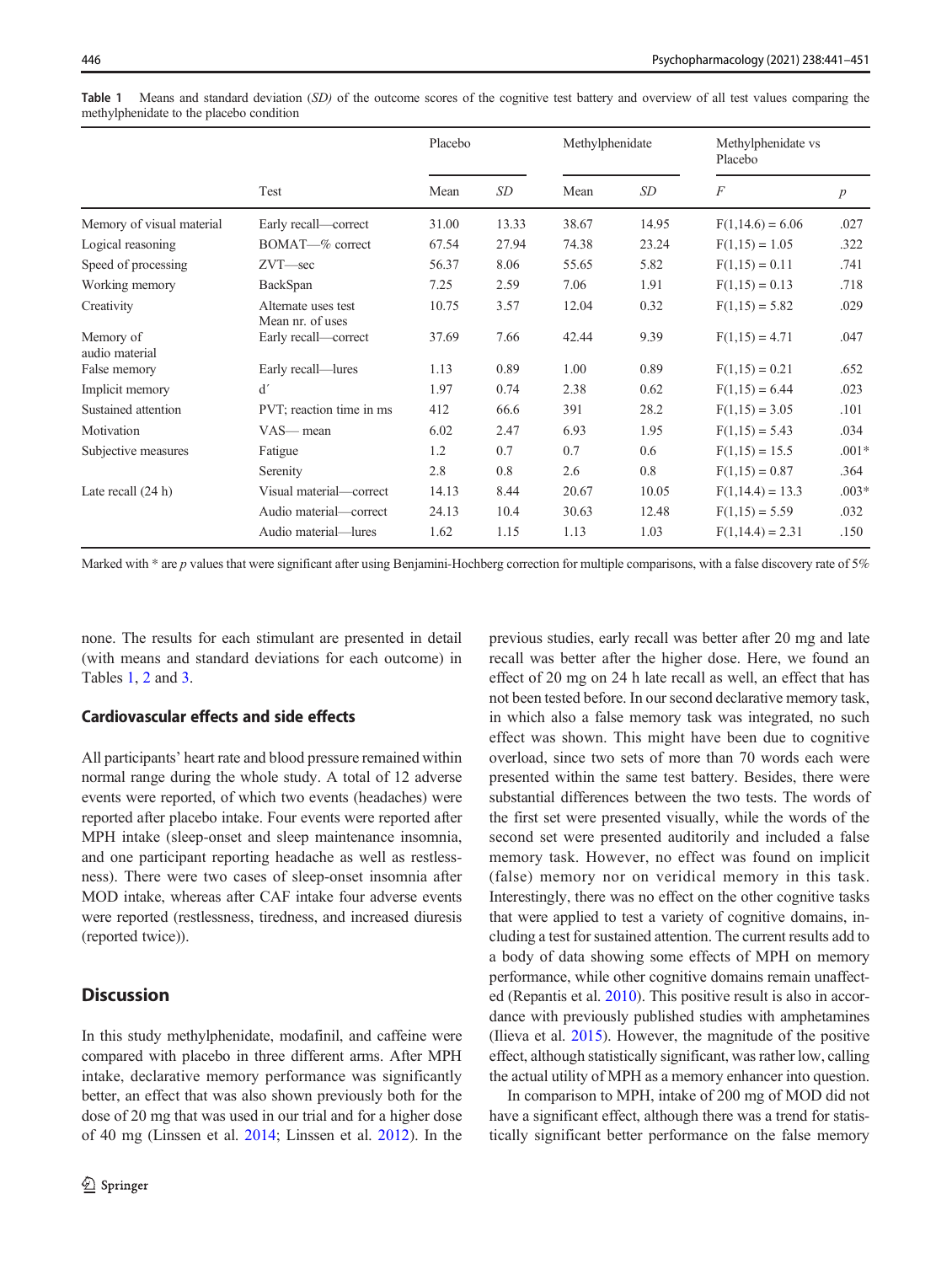<span id="page-6-0"></span>

|                             | Test                                    | Placebo |       | Modafinil |       | Modafinil vs<br>Placebo |                  |
|-----------------------------|-----------------------------------------|---------|-------|-----------|-------|-------------------------|------------------|
|                             |                                         | Mean    | SD    | Mean      | SD    | $\overline{F}$          | $\boldsymbol{p}$ |
| Memory of visual material   | Early recall-correct                    | 30.19   | 16.05 | 31.38     | 16.62 | $F(1,15) = 0.35$        | .564             |
| Logical reasoning           | BOMAT—% correct                         | 71.20   | 20.19 | 65.52     | 20.80 | $F(1,15) = 0.85$        | .372             |
| Speed of processing         | $ZVT$ -sec                              | 56.59   | 10.71 | 55.88     | 10.75 | $F(1,15) = 0.22$        | .647             |
| Working memory              | BackSpan                                | 7.75    | 1.13  | 7.63      | 1.67  | $F(1,15) = 0.06$        | .814             |
| Creativity                  | Alternate uses test<br>Mean nr. of uses | 11.10   | 4.61  | 11.31     | 4.54  | $F(1,15) = 0.06$        | .810             |
| Memory of<br>audio material | Early recall-correct                    | 38.56   | 9.95  | 39.50     | 8.11  | $F(1,15) = .24$         | .632             |
| False memory                | Early recall—lures                      | 1.62    | 1.36  | 0.56      | 0.73  | $F(1,15) = 10.1$        | .006             |
| Implicit memory             | d'                                      | 2.17    | 0.53  | 2.25      | 0.84  | $F(1,15) = 0.12$        | .735             |
| Sustained attention         | PVT; reaction time in ms                | 387     | 34.9  | 375       | 33.1  | $F(1,15) = 2.82$        | .114             |
| Motivation                  | VAS—mean                                | 6.51    | 1.54  | 6.58      | 1.3   | $F(1,15) = 0.05$        | .821             |
| Subjective measures         | Fatigue                                 | 1.2     | 0.7   | 0.8       | 0.7   | $F(1,15) = 6.36$        | .023             |
|                             | Serenity                                | 2.7     | 0.8   | 2.6       | 0.7   | $F(1,15) = 0.03$        | .857             |
| Late recall $(24 h)$        | Visual material—correct                 | 18.63   | 17.36 | 21.06     | 17.44 | $F(1,15) = 1.16$        | .299             |
|                             | Audio material—correct                  | 27.5    | 11.5  | 30.5      | 8.36  | $F(1,15) = 2.39$        | .143             |
|                             | Audio material—lures                    | 1.25    | 1.18  | 0.88      | 1.09  | $F(1,15) = 1.9$         | .188             |

Marked with  $*$  are p values that were significant after using Benjamini-Hochberg correction for multiple comparisons, with a false discovery rate of 5%

task. The performance of the participants in the MOD arm was better in most tasks; this however failed to reach statistical significance in comparison to the placebo condition. The lack of significant effects can most likely be attributed to the small sample size since this pilot study was not adequately powered to detect small effects in non-sleep-deprived individuals. This is in line with the literature that shows positive effects of MOD mostly in sleep-deprived individuals (Repantis et al. [2010](#page-10-0)). However, newer studies have shown also positive results in some cases, especially on more complex tasks (Battleday and Brem [2015\)](#page-9-0). It could however be that the neuropsychological test battery that was applied in this study was not able to capture more subtle effects of MOD. Given its wakefulnessenhancing properties, MOD most likely has more profound enhancing effects on sleep-deprived individuals, although it can be argued that this is not an enhancing effect per se, since sleep-deprivation does not represent the normal state.

Finally, CAF had a significantly positive effect on sustained attention, an effect that has repeatedly been reported in the past (Einöther and Giesbrecht [2013](#page-9-0)) and is being attributed to its antagonistic effect on adenosine receptors, in comparison to the mostly cathecholaminergic mediated effects of other stimulants. There is great variation in attention tasks that have been used in the literature while testing the effects of CAF, but there is general consensus that CAF improves basic aspects of attention as measured by reaction time tasks, such

as the one used in our trial. Given that the sustained attention task, in which we observed effects, was the last task of the test battery, we can be sure that CAF was indeed still active until the end of the testing, despite having an earlier peak of maximal plasma concentrations than the other stimulants. Vice versa, we can be quite certain that the fact that CAF did not have any significant effect on any of the other cognitive domains that were tested earlier in the test battery is in accordance with the literature that shows that CAF has primarily a specific enhancing effect on attention.

The subjective effects of the three stimulants where also examined. Here, participants reported significantly less fatigue after MPH. There was also a positive trend for less fatigue after MOD intake; this however failed to reach significance after correction for multiple comparisons. CAF showed no subjective effects whatsoever, in contrast to a previous study testing caffeine as a beverage with the same test battery (Ullrich et al. [2015\)](#page-10-0). This different level of subjective stimulation most likely represents the continuum of psychostimulant activation of the three stimulants tested here (Wood et al. [2014\)](#page-10-0).

Taken together, our study showed specific but small effects for the different stimulants. In a post hoc analysis (provided in the supplementary material) to capture general cognitive enhancement effects in a larger sample, all stimulant arms were pooled together. We found significant results in favor of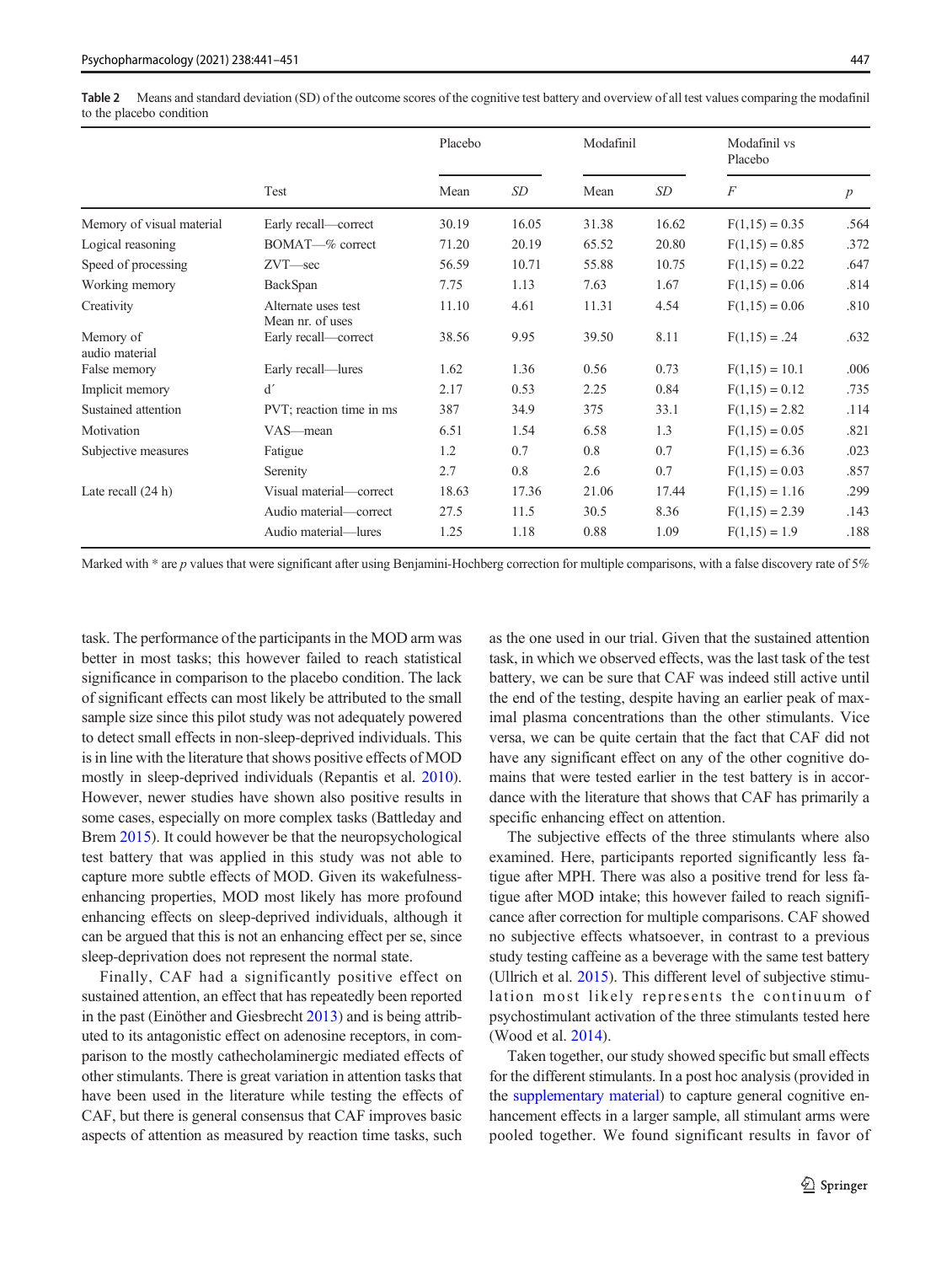|                             | Test                                    | Placebo |       | Caffeine |       | Caffeine vs<br>Placebo |                  |
|-----------------------------|-----------------------------------------|---------|-------|----------|-------|------------------------|------------------|
|                             |                                         | Mean    | SD    | Mean     | SD    | $\overline{F}$         | $\boldsymbol{p}$ |
| Memory of visual material   | Early recall—correct                    | 33.88   | 21.22 | 35.81    | 22.53 | $F(1,15) = 0.58$       | .455             |
| Logical reasoning           | BOMAT-% correct                         | 68.32   | 19.09 | 63.72    | 17.11 | $F(1,15) = 0.64$       | .435             |
| Speed of processing         | $ZVT - sec$                             | 60.38   | 8.09  | 57.21    | 9.30  | $F(1,15) = 2.42$       | .140             |
| Working memory              | BackSpan                                | 6.50    | 2.19  | 6.94     | 1.61  | $F(1,15) = 0.79$       | .387             |
| Creativity                  | Alternate uses test<br>Mean nr. of uses | 11.35   | 4.50  | 11.48    | 3.44  | $F(1,15) = 0.03$       | .862             |
| Memory of<br>audio material | Early recall-correct                    | 35.37   | 12.78 | 39.88    | 11.47 | $F(1,15) = 4.81$       | .044             |
| False memory                | Early recall—lures                      | 1.38    | 1.26  | 1.19     | 0.98  | $F(1,15) = 0.25$       | .628             |
| Implicit memory             | d'                                      | 1.88    | 0.84  | 2.24     | 0.84  | $F(1,15) = 3.19$       | .094             |
| Sustained attention         | PVT; reaction time in ms                | 403     | 47.8  | 390      | 46.4  | $F(1,15) = 14.9$       | $.002*$          |
| Motivation                  | $VAS - mean$                            | 6.01    | 1.59  | 6.28     | 2.28  | $F(1,15) = 0.53$       | .477             |
| Subjective measures         | Fatigue                                 | 1.3     | 0.9   | 1.0      | 1.0   | $F(1,15) = 1.74$       | .208             |
|                             | Serenity                                | 2.7     | 0.6   | 2.8      | 0.7   | $F(1,15) = 0.52$       | .484             |
| Late recall $(24 h)$        | Visual material—correct                 | 17.56   | 13.13 | 22.81    | 23.44 | $F(1,15) = 1.00$       | .333             |
|                             | Audio material-correct                  | 21.44   | 9.11  | 25.75    | 14.39 | $F(1,15) = 1.72$       | .209             |
|                             | Audio material—lures                    | 1.44    | 1.03  | 1.56     | 0.96  | $F(1,15) = 0.21$       | .652             |

<span id="page-7-0"></span>Table 3 Means and standard deviation (SD) of the outcome scores of the cognitive test battery and overview of all test values comparing the caffeine to the placebo condition

Marked with  $*$  are p values that were significant after using Benjamini-Hochberg correction for multiple comparisons, with a false discovery rate of 5%

stimulant-intake compared with placebo in a number of tasks. These effects were however not significant after adding type of substance as between-subject factor. Hence, we can be sure that our experimental procedure was successful and that stimulants in total had positive effects on some cognitive processes. Moreover, this analysis indicated that our trial was underpowered to detect the rather small effects and especially the differential effects of each stimulant alone. Since no significant impact of two or more stimulants were observed on the same cognitive task, we were not able to explore differences between the drugs on these tasks, which could be attributed to the paucity of strong effects within each arm and stimulant. There are only a few studies that have examined in the same trial which prescription stimulant might be more effective and if so, in which cognitive domain. In a systematic review of placebo-controlled studies comparing MPH and MOD (against each other and placebo) on healthy non sleepdeprived individuals, we identified seven published articles that have dealt with this issue (search performed on the 19th of May 2020 with search terms used in a previous systematic review (Repantis et al. [2010\)](#page-10-0), providing 24 results of which only seven fulfilled the predefined inclusion criteria). These seven articles reported results from four distinct trials, all of which were crossover trials. It was shown that MPH (20 mg) improved performance in a divided attention and a vigilance task, whereas MOD (200 mg) improved performance only in

the vigilance task (Theunissen et al. [2009](#page-10-0)). In another study, increased alertness after MOD (400 mg) enhanced attentional performance (in this particular case: reduced spatial bias), whereas no such effect was shown for MPH (40 mg; Dodds et al. [2009\)](#page-9-0). Both MPH and MOD enhanced perceptual processing speed only in a subgroup of participants with low performance in the placebo condition. This improvement correlated with subjective alertness and MOD also improved visual short-term memory storage capacities in the same subgroup (Finke et al. [2010](#page-9-0)). In a study that examined not only cognitive but also emotional effects, both MPH (60 mg) and MOD (600 mg) improved inhibitory performance (Schmidt et al. [2017b](#page-10-0)). MPH increased subjective anxiety and both MPH and MOD increased misclassification of emotions as anger in a facial emotion recognition task (Dolder et al. [2018;](#page-9-0) Schmidt et al. [2017a\)](#page-10-0). On a neural level, for MOD, fear-induced activation in the middle and inferior gyrus correlated positively with subjective experienced feelings of fearfulness and depressiveness after MOD intake. Hence, the authors argued that the use of MPH and MOD for cognitive enhancement in these rather high doses might have potential adverse effects in emotion processing (Schmidt et al. [2017a\)](#page-10-0). Finally, there has been one study comparing the two prescription stimulants not only to each other but also to CAF. This study applied each stimulant twice, the second dose 4 hours after the first and tested primarily the effects of stimulants on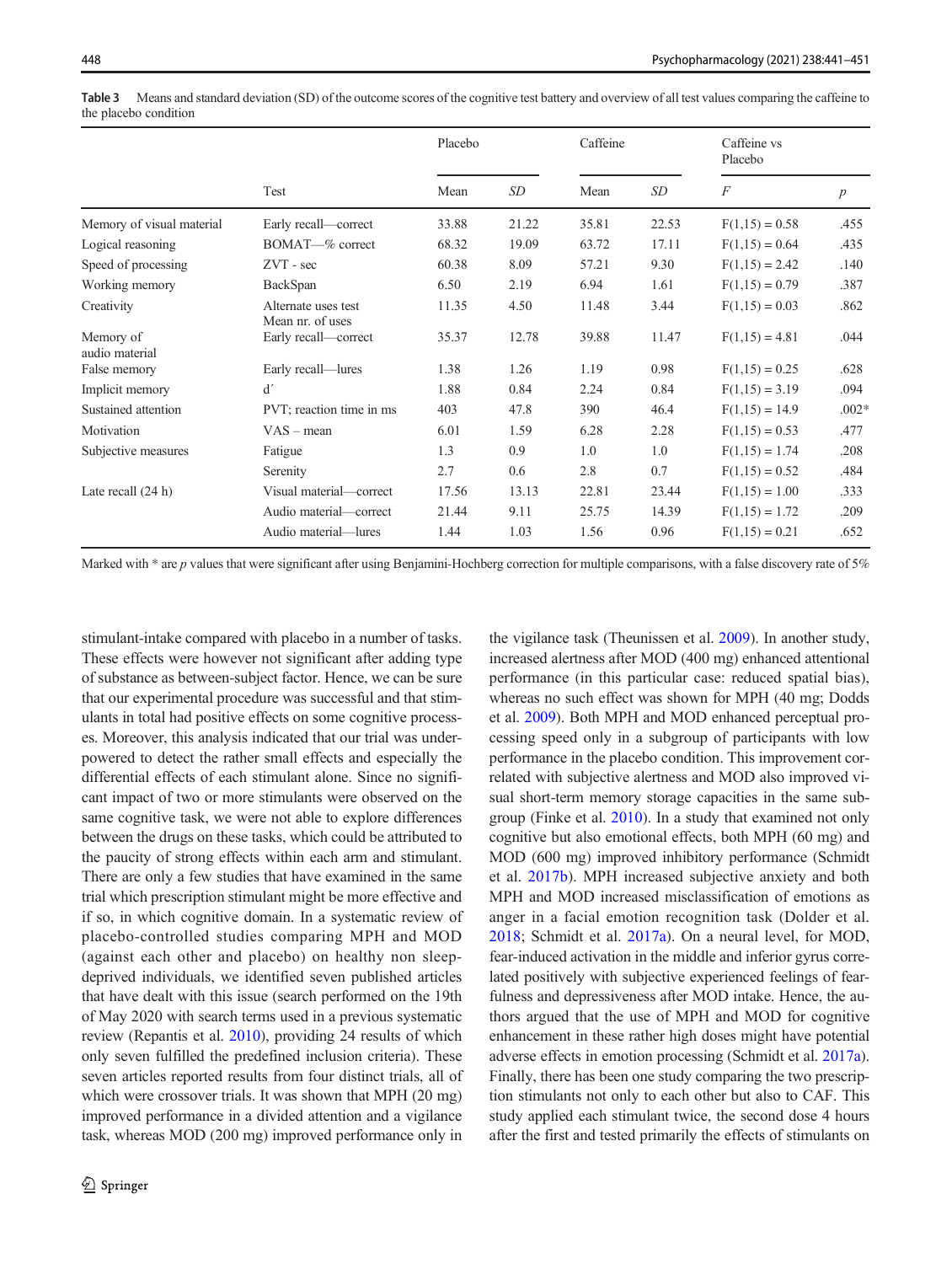the performance of chess players. All substances increased reflection time while playing chess, leading to significantly more games lost on time. Thus, this more reflective decisionmaking led to worst performance under time pressure, an effect that was reversed when time constraints were not taken into account. In an extensive neuropsychological test battery that was also applied, only reaction time in a selective attention task (Stroop task) was significantly shorter after MPH. Finally, participants felt significantly less fatigued and reported more vigor after MPH and CAF (Franke et al. [2017](#page-9-0)).

Our results should be interpreted with caution since this pilot study has a number of limitations. First of all, it has a small sample size per arm; therefore we cannot exclude that small, substance-specific effects went undetected. With this trial, we are hoping to add to the literature that deals with the use of these substances as cognitive enhancers. Besides the social and ethical questions that are associated with the use of pharmacological substances for enhancement purposes (as we have argued elsewhere; Dresler et al. [2018](#page-9-0)), the riskbenefit assessment should take into account that individuals using stimulants for cognitive enhancement are not trying to treat debilitating symptoms but are looking to optimize an already good or "normal" performance. Therefore, it can be argued that the positive effects should be at least moderate in comparison to placebo in order to justify the possible risks. Therefore, although an underpowered study might be missing a small effect, it still adds an important information to the literature. Second, testing three stimulants simultaneously and examining their effects in diverse cognitive domains required correction for multiple comparisons, which may further contribute to the failure to detect some effects. In this study we were not interested in the effects on only one cognitive domain but aimed for an exploratory analysis of effects on different domains. That is why we did not formulate an a priori hypothesis on which stimulant would have which effect on each domain. Third, in order to avoid side effects and to examine effects comparable with those looked for and reported by persons using such substances for enhancement purposes in naturalistic settings, we used rather low to moderate doses; hence we might be underestimating the actual potential of the substances. Moreover, the doses might not be equipotent for the effect of each substance on each particular cognitive domain. It has been shown for instance that for sleep-deprived individuals, 200 mg of MOD had comparable effects with 600 mg CAF. However, in our case, in non-sleep-deprived individuals, we could show an effect of CAF on attention by applying only 200 mg, whereas 200 mg of MOD did not produce such an effect. This points to the interplay of baseline vigilance, substance, and cognitive domain in which an effect is looked for. It has been shown previously that stimulant effects on healthy individuals might depend on baseline performance as measured by intelligence scores and working memory capacity (Mehta et al. [2000](#page-10-0); Randall et al. [2005\)](#page-10-0). In our study, baseline characteristics did not have an impact on performance. However, our sample consisted mainly of individuals with high intelligence scores. It has been hypothesized that lower baseline performance might be linked to suboptimal dopamine concentration within the prefrontal cortex and that stimulants possibly can alleviate this. On the other hand, persons with high baseline performance have already an optimal dopamine concentration and therefore do not benefit as much from stimulants, or in some cases performance might even decrease with increasing arousal (Wood et al. [2014\)](#page-10-0), an effect that we did not see in our study either. Nevertheless, we still cannot rule out that domain-specific baseline differences might exist. Forth, we did not administer bodyweight-adapted doses nor measured individual substance plasma concentrations. Although the three substances have different peaks of maximal plasma concentrations  $(C_{\text{max}})$ , all substances were applied 90 min prior to the cognitive testing. Given the different approximate times to reach  $C_{\text{max}}$  (MPH = 90 - 120 min;  $MOD = 120 - 240$  min;  $CAF = 60$  min), 90 min was chosen as a reasonable average to reach sufficient plasma concentration of each substance (Cappelletti et al. [2015](#page-9-0); Dolder et al. [2018;](#page-9-0) Minzenberg and Carter [2008;](#page-10-0) Schmid et al. [2014;](#page-10-0) Swanson and Volkow [2003](#page-10-0); Wood et al. [2014](#page-10-0)). Nevertheless, it is possible that our results do not represent the optimal performance that could be achieved with these substances. Besides, we cannot exclude that the fixed order of tests contributed to some extend to the lack of significant results, since not only concentration and therefore effect of the stimulant wears off with time but also cognitive capacities are depleted at the end of testing. By scheduling the testing always at the same time in the early afternoon, we tried to capture the effects of stimulants on afternoon tiredness, when performance is supposed to be at its lowest. The fact that the testing was performed at the weekend and that participants were asked to arrive at the laboratory well rested has probably alleviated afternoon tiredness though. Finally, it can be argued that since the participants left the laboratory after testing and late recall was assessed after 24 h by telephone, different environmental distractions across the two test days might have led to different encoding. In order to avoid this, participants were instructed to have a similar day routine on both days. As has been shown previously, this is a feasible testing method that avoids the burden of having the participants staying in the laboratory (Dresler et al. [2017](#page-9-0)).

To summarize, our study showed some moderate effects of two out of the three stimulants tested with MPH having positive effects on fatigue and long-term declarative memory and CAF-positive effects on sustained attention, whereas MOD had no significant effects in our trial. No trade-offs of negative effects on other cognitive domains were found. The results can direct further research that can focus specifically the effects of each stimulant on the cognitive domain that seems most promising, while possibly taking into account baseline performance in this particular domain as well.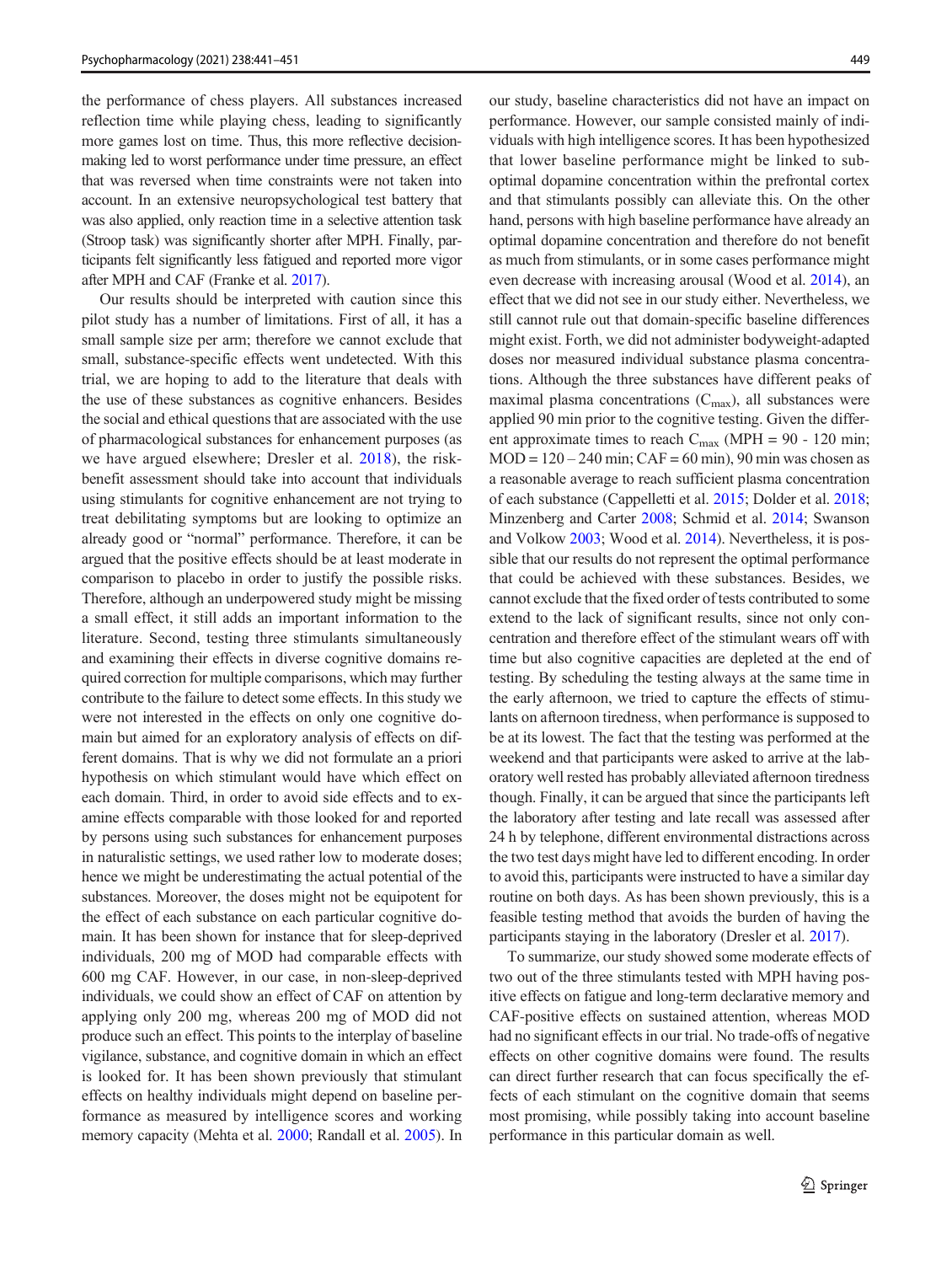<span id="page-9-0"></span>Supplementary Information The online version contains supplementary material available at [https://doi.org/10.1007/s00213-020-05691-w](https://doi.org/).

Authors' contributions DR, KO, SK, and MD designed the study; DR acquired the data and wrote the first draft of the manuscript; DR, LB and and MD undertook the statistical analysis; LB made the graphs of the results; all authors contributed to and have approved the final manuscript.

Funding Open Access funding enabled and organized by Projekt DEAL. This work was supported by a grant (No. 85648) of the Volkswagen Foundation, Germany. The Volkswagen Foundation had no role in the design, data collection, data analysis, data interpretation, or writing of the manuscript. SK has been funded by two grants from the German Science Foundation (DFG KU 3322/1-1, SFB 936/C7), the European Research Council (ERC-2016-StG-Self-Control-677804) and a Fellowship from the Jacobs Foundation (JRF 2016-2018).

#### Compliance with ethical standards

Conflict of interest The authors declare no competing interests.

Open Access This article is licensed under a Creative Commons Attribution 4.0 International License, which permits use, sharing, adaptation, distribution and reproduction in any medium or format, as long as you give appropriate credit to the original author(s) and the source, provide a link to the Creative Commons licence, and indicate if changes were made. The images or other third party material in this article are included in the article's Creative Commons licence, unless indicated otherwise in a credit line to the material. If material is not included in the article's Creative Commons licence and your intended use is not permitted by statutory regulation or exceeds the permitted use, you will need to obtain permission directly from the copyright holder. To view a copy of this licence, visit [http://creativecommons.org/licenses/by/4.0/.](https://doi.org/)

#### References

- Battleday RM, Brem AK (2015) Modafinil for cognitive neuroenhancement in healthy non-sleep-deprived subjects: A systematic review. Eur Neuropsychopharmacol 25:1865–1881
- Bäumler G (1974) Lern- und Gedächtnistest, LGT-3. Hogrefe, Göttingen
- Benjamini Y, Hochberg Y (1995) Controlling the false discovery rate: a practical and powerful approach to multiple testing. J R Stat Soc Ser B Methodol 57:289–300
- Cahill L (2006) Why sex matters for neuroscience. Nat Rev Neurosci 7: 477–484
- Cappelletti S, Daria P, Sani G, Aromatario M (2015) Caffeine: cognitive and physical performance enhancer or psychoactive drug? Curr Neuropharmacol 13:71–88
- Compton WM, Han B, Blanco C, Johnson K, Jones CM (2018) Prevalence and correlates of prescription stimulant use, misuse, use disorders, and motivations for misuse among adults in the United States. Am J Psychiatr 175:741–755
- Davies DR, Parasuraman R (1982) The psychology of vigilance. Academic Press, New York
- Dodds C, Müller U, Manly T (2009) Effects of psychostimulants on alertness and spatial bias in healthy participants. J Cogn Neurosci 21:529–537
- Dolder PC, Müller F, Schmid Y, Borgwardt SJ, Liechti ME (2018) Direct comparison of the acute subjective, emotional, autonomic, and endocrine effects of MDMA, methylphenidate, and modafinil in healthy subjects. Psychopharmacology 235:467–479
- Dresler M, Shirer WR, Konrad BN, Müller NC, Wagner IC, Fernández G, Czisch M, Greicius MD (2017) Mnemonic training reshapes brain networks to support superior memory. Neuron 93:1227– 1235 e6
- Dresler M, Sandberg A, Bublitz C, Ohla K, Trenado C, Mroczko-Wasowicz A, Kühn S, Repantis D (2018) Hacking the brain: dimensions of cognitive enhancement. ACS Chem Neurosci 10:1137– 1148
- Einöther SJL, Giesbrecht T (2013) Caffeine as an attention enhancer: reviewing existing assumptions. Psychopharmacology 225:251– 274
- Farah MJ (2015) The unknowns of cognitive enhancement. Science 350: 379–380
- Finke K, Dodds CM, Bublak P, Regenthal R, Baumann F, Manly T, Müller U (2010) Effects of modafinil and methylphenidate on visual attention capacity: a tva-based study. Psychopharmacology 210: 317–329
- Franke AG, Bagusat C, Rust S, Engel A, Lieb K (2014) Substances used and prevalence rates of pharmacological cognitive enhancement among healthy subjects. Eur Arch Psychiatry Clin Neurosci 264: 83–90
- Franke AG, Gränsmark P, Agricola A, Schühle K, Rommel T, Sebastian A, Balló HE, Gorbulev S, Gerdes C, Frank B (2017) Methylphenidate, modafinil, and caffeine for cognitive enhancement in chess: a double-blind, randomised controlled trial. Eur Neuropsychopharmacol 27:248–260
- Guilford JP (1967) The nature of human intelligence. McGraw Hill, pp 249-256
- Haatveit BC, Sundet K, Hugdahl K, Ueland T, Melle I, Andreassen OA (2010) The validity of d prime as a working memory index: results from the "Bergen n-back task". J Clin Exp Neuropsychol 32:871– 880
- Hossiep R, Hasella M, Turck D (2001) BOMAT advanced-short version - Bochumer Matrizentest. Hogrefe, Göttingen
- Ilieva IP, Hook CJ, J FM (2015) Prescription stimulants' effects on healthy inhibitory control, working memory, and episodic memory: a meta-analysis. J Cogn Neurosci 27(6):1069–1089
- Krohne HW, Egloff B, Kohlmann C-W, Tausch A (1996) Untersuchungen mit einer deutschen Version der "Positive and Negative Affect Schedule" (PANAS). Diagnostica-Gottingen 42: 139–156
- Lehrl S (2005) Mehrfachwahl-Wortschatz-Intelligenztest MWT-B, 5th edn. Spitta Verlag, Balingen
- Linssen AMW, Vuurman EFPM, Sambeth A, Riedel WJ (2012) Methylphenidate produces selective enhancement of declarative memory consolidation in healthy volunteers. Psychopharmacology 221:611–619
- Linssen AMW, Sambeth A, Vuurman EFPM, Riedel WJ (2014) Cognitive effects of methylphenidate and levodopa in healthy volunteers. Eur Neuropsychopharmacol 24:200–206
- Luethi D, Kaeser PJ, Brandt SD, Krähenbühl S, Hoener MC, Liechti ME (2018) Pharmacological profile of methylphenidate-based designer drugs. Neuropharmacology 134:133–140
- Macmillan NA, Creelman CD (1990) Response bias: Characteristics of detection theory, threshold theory, and "nonparametric" indexes. Psychol Bull 107:401–413
- Maier LJ, Haug S, Schaub MP (2015a) Prevalence of and motives for pharmacological neuroenhancement in Switzerland-results from a national Internet panel. Addiction: n/a-n/a
- Maier LJ, Liakoni E, Schildmann J, Schaub MP, Liechti ME (2015b) Swiss university students' attitudes toward pharmacological cognitive enhancement. PLoS One 10:e0144402